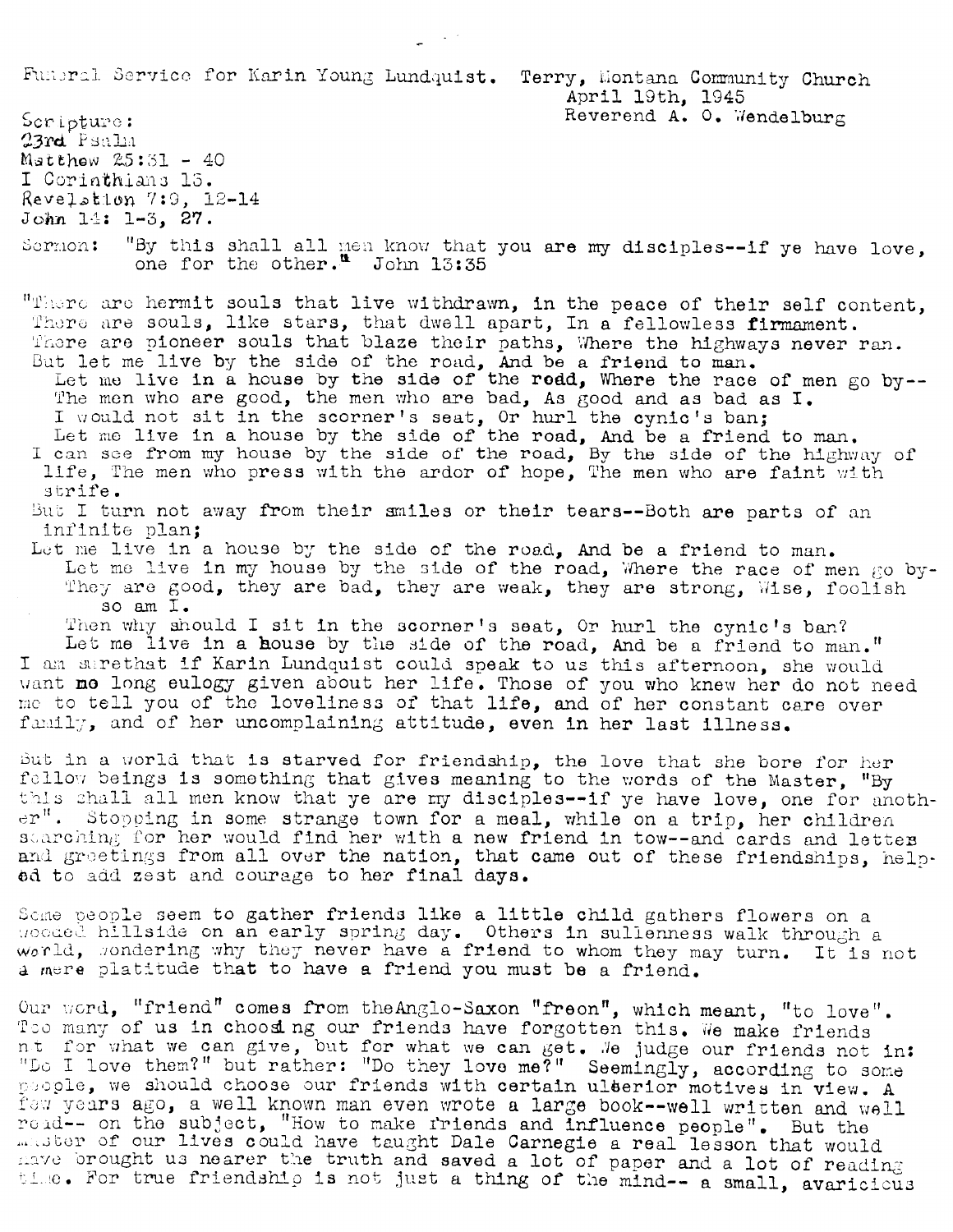mind, seeking to gain for itself--true friendship is more certainly something from the heart, a heart that is overflowing with love and sympathy and genuin interest in all of God's children. And the rules of friendship laid down by o Master do not cover even a very short book: they are contained in a few short pithy sentences, and in one or two parables; and they are never interested in getting, but it giving. "By this shall all men know that you are my disciples not "If ye receive love, one from another," but "if ye HAVE love, one for another". And that love is to be shown in simple little ways of self-s A cup of cold water given in His name-- and, lo, you shall not lose your rewa It is shown in feeding the hungry, visiting the sick, clothing the poor. And test of the greatest love that anyone may have for God or man comes in terms this same friendship, as, on the eve before His crucifixion, Christ tells His fisciples, "Greater love hath no man than this: that a man lay down his life for his friends".

The scriptures tell us that Christ, having love His own, loved them even unto the end. His was not mere speech--He proved his words by his actions.. On a cross on Calvary, Christ gave up His life for His friends--for you and for me. We are the friends of Christ, for whom He died, and to whom He shows the way to life that is eternal and unchangable through His name. And to us He still calls, "By this shall all men know that you are my disciples: if ye have love, one for another."

For one who lived a life of friendship as Karin Lundquist lived hers, death is not EVER an ending place. It is but a gate that opens into a life of greater joy, as she is reunited with those that she has loved even long since, and lost awhile. And on the other side of that gate stands One in radiant garments. saying, "Come, ye blessed of my Father; inherit the kingdom prepared for you from the foundation that you gave it in the world. For I was an hungered and yo gave me meat. I was thirsty and ye gave me drink. I was a strange took me in; naked and ye clothed me. I was sich and ye visited me. I was in prison and ye came unto me. Inasmuch as ye have done it unto one of the least of these my brethren, ye have done it unto me..